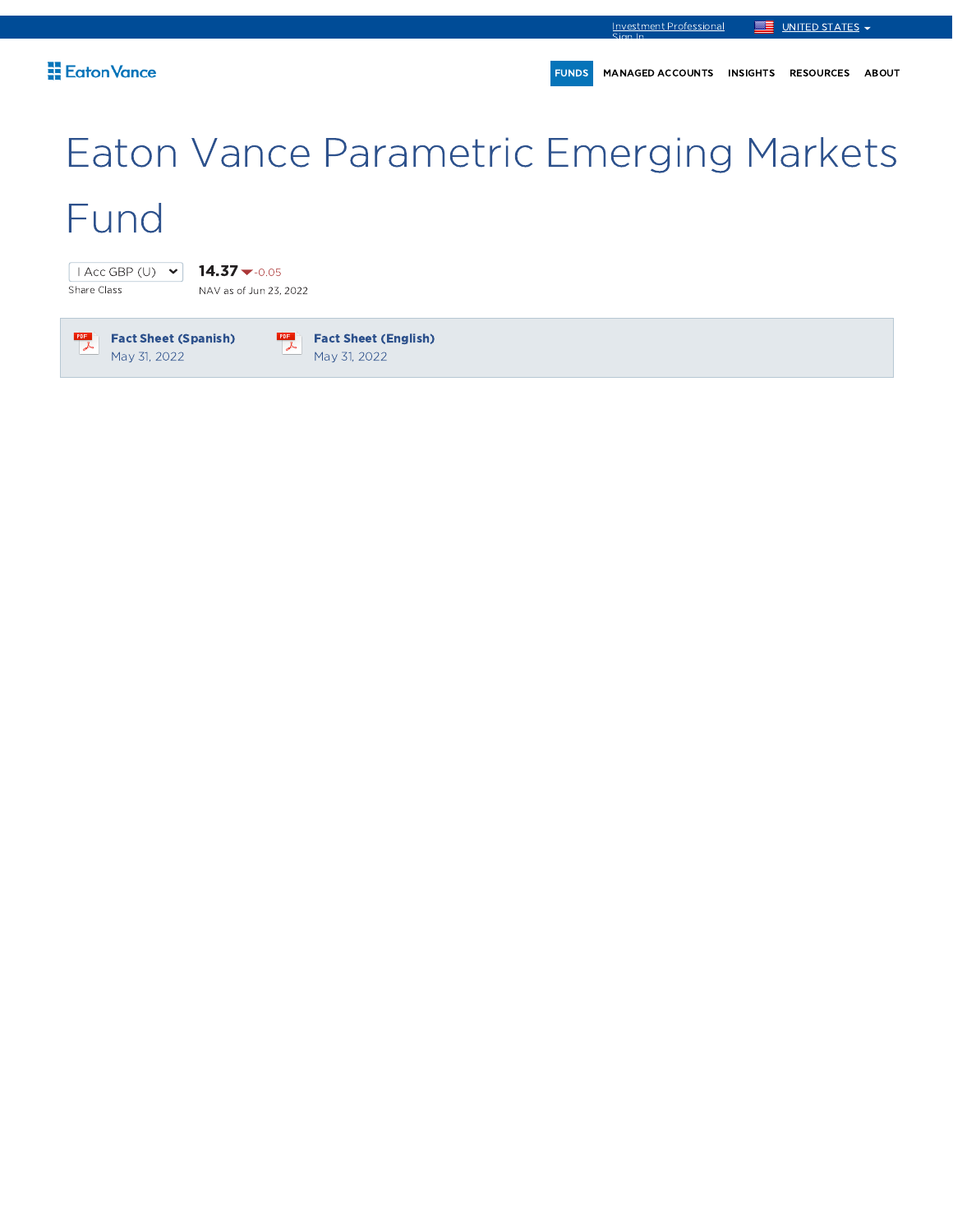# Historical Returns (%)

Past performance is no guarantee of future results.

as of Mar 31, 2022







| 05/31/2022                                     |         |         |         |         |      |      |      |
|------------------------------------------------|---------|---------|---------|---------|------|------|------|
| <b>Fund at NAV</b>                             | $-0.52$ | 1.33    | $-0.78$ | 0.53    | 3.06 | 1.96 | 4.75 |
| MSCI Emerging Markets Index (GBP) <sup>1</sup> | 0.06    | $-1.30$ | $-5.17$ | $-9.57$ | 4.99 | 4.30 | 6.27 |
| 03/31/2022                                     |         |         |         |         |      |      |      |
| <b>Fund at NAV</b>                             | 1.80    | $-0.33$ | $-0.33$ | 4.65    | 2.88 | 2.19 | 4.55 |
| MSCI Emerging Markets Index (GBP) <sup>1</sup> | $-0.40$ | $-4.30$ | $-4.30$ | $-7.12$ | 4.57 | 4.89 | 6.02 |

# Fund Facts

|  |  | as of May 31, 2022 |  |
|--|--|--------------------|--|
|  |  |                    |  |

| <b>Class I Acc GBP (U) Inception</b> | 05/08/2012                     |
|--------------------------------------|--------------------------------|
| <b>Investment Objective</b>          | Long-term capital appreciation |
| <b>Total Net Assets</b>              | \$198.5M                       |
| <b>Minimum Investment</b>            | \$5000000                      |

# Fund Codes

| <b>CUSIP</b>         | G2919V324     |
|----------------------|---------------|
| ISIN                 | IE00B6VC5C33  |
| <b>SEDOL</b>         | B6VC5C3       |
| <b>Valor Number</b>  | 18059182      |
| Wertpapierkennnummer | <b>A1JUDP</b> |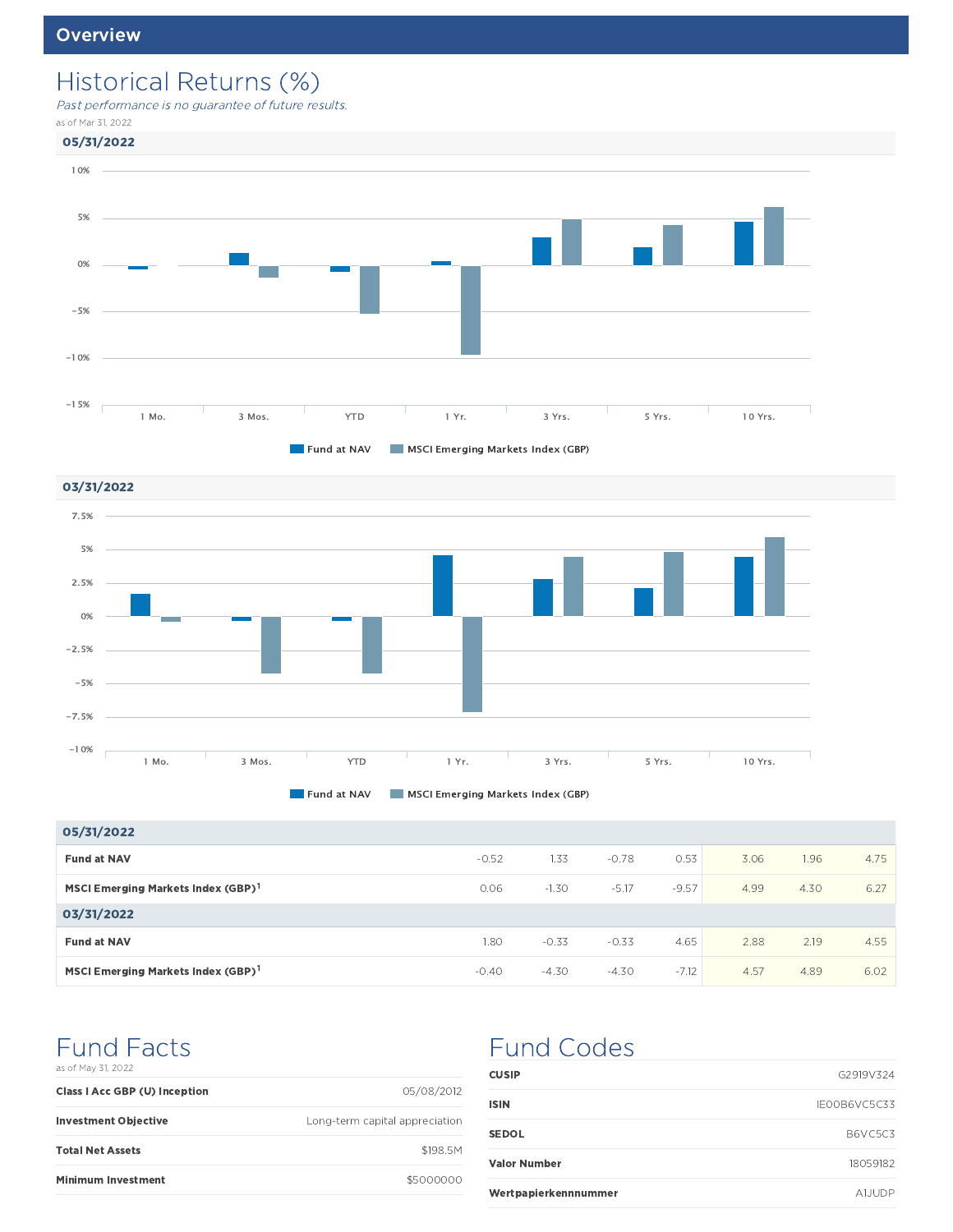# Top 10 Holdings  $(\%)^{2,3}$

as of May 31, 2022

| <b>TAIWAN SEMICONDUCTOR MANUFAC</b>  | 1.01 |
|--------------------------------------|------|
| <b>TENCENT HOLDINGS LTD</b>          | 0.94 |
| <b>AMERICA MOVIL SAB DE C-SER L</b>  | 0.81 |
| <b>PNOTE HSBC: SAUDI ARABIAN OIL</b> | 0.81 |
| <b>SAMSUNG ELECTRONICS CO LTD</b>    | 0.79 |
| <b>CIA DE MINAS BUENAVENTUR-ADR</b>  | 0.69 |
| <b>SOC QUIMICA Y MINERA CHILE-B</b>  | 0.65 |
| <b>TUPRAS-TURKIYE PETROL RAFINE</b>  | 0.65 |
| <b>RELIANCE INDUSTRIES LTD</b>       | 0.52 |
| <b>ECOPETROL SA</b>                  | 0.52 |
| <b>Total</b>                         | 7.38 |

### Portfolio Management

| <b>Thomas C. Seto</b>    | Managed Fund since 2008 |
|--------------------------|-------------------------|
| <b>Paul Bouchey, CFA</b> | Managed Fund since 2019 |
| Jennifer Sireklove, CFA  | Managed Fund since 2019 |

Portfolio profile subject to change due to active management. Percentages may not total 100% due to rounding.

The use of leverage increases risks, such that a relatively small movement in the value of an investment may result in a disproportionately large movement, unfavorable as well as favorable, in the value of that investment and, in turn, the value of the Fund.

The Fund is actively managed in reference to the Index (MSCI Emerging Markets Index). The Fund does not intend to track the Index. The Investment Adviser has discretion in its choices of investments and is not constrained in its selection 5 of its investments by the Index save that the Investment Adviser may place parameters on country and country-sector weights relative the Index. These parameters may change from time to time. The Investment Adviser may also set expected volatility and tracking error parameters relative to the Index which may be subject to change. The Fund may invest in instruments which are not included in the Index, although it is generally expected that a significant portion of its investments will be constituents of the Index at any given time.

The investment objective of the Fund is to seek long-term capital appreciation. The Fund is actively managed and seeks to achieve its objective by investing in a diversified portfolio of common stocks of companies which are domiciled in or which derive more than 50% of their revenues or profits from emerging market countries. The Fund may also invest in other transferable securities listed, traded or dealt on Recognised Markets in accordance with the restrictions listed under "Investment Objectives and Policies" in the Prospectus. The Fund will invest at least two-thirds of its total assets in equity securities of companies which are domiciled in or which derive more than 50% of their revenues or profits from emerging market countries. Equity securities, for the purposes of this two-thirds policy, will be limited to common and preferred stocks; equity interests in trusts, partnerships, joint ventures and other unincorporated entities or enterprises; special classes of shares available only to foreign investors in markets that restrict ownership by foreign investors to certain classes of equity securities (e.g. India, Kuwait, Thailand); and participation notes.

## About Risk:

The value of equity securities is sensitive to stock market volatility. Investments in foreign instruments or currencies can involve greater risk and volatility than U.S. investments because of adverse market, economic, political, regulatory, geopolitical, currency exchange rates or other conditions. In emerging countries, these risks may be more significant. No fund is a complete investment program and you may lose money investing in a fund. The Fund may engage in other investment practices that may involve additional risks and you should review the **Fund prospectus** for a complete description.

1. MSCI Emerging Markets Index is an unmanaged index of emerging markets common stocks. Unless otherwise stated, index returns do not reflect the effect of any applicable sales charges, commissions, expenses, taxes or leverage, as applicable. It is not possible to invest directly in an index. Historical performance of the index illustrates market trends and does not represent the past or future performance of the fund. MSCI indexes are net of foreign withholding taxes. Source: MSCI. MSCI data may not be reproduced or used for any other purpose. MSCI provides no warranties, has not prepared or approved this report, and has no liability hereunder.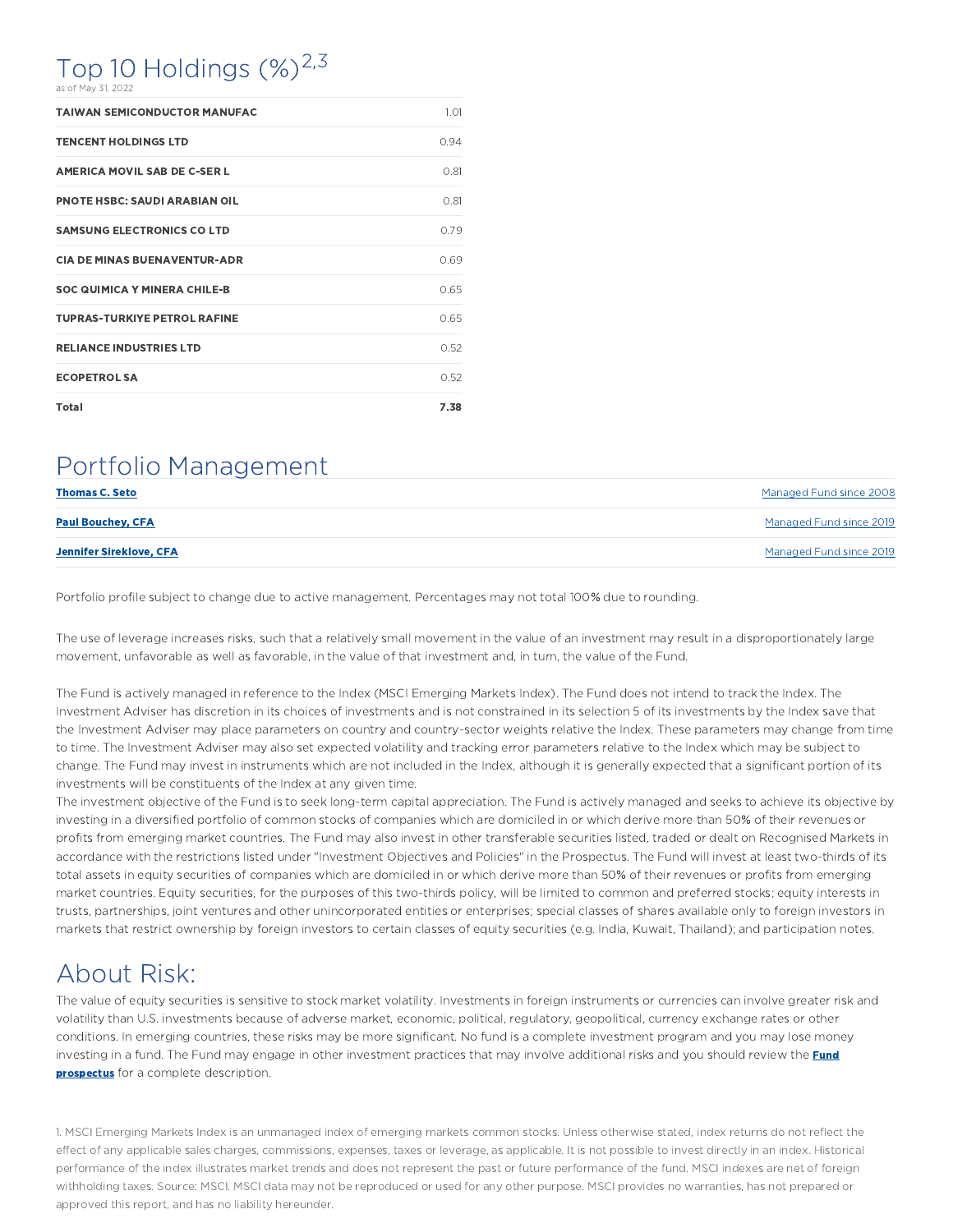3. Percent of total net assets.

### **Performance**

# Historical Returns (%)

Past performance is no guarantee of future results.

as of Mar 31, 2022







| 05/31/2022                                     |         |         |         |         |      |      |      |
|------------------------------------------------|---------|---------|---------|---------|------|------|------|
| <b>Fund at NAV</b>                             | $-0.52$ | 1.33    | $-0.78$ | 0.53    | 3.06 | 1.96 | 4.75 |
| MSCI Emerging Markets Index (GBP) <sup>1</sup> | 0.06    | $-1.30$ | $-5.17$ | $-9.57$ | 4.99 | 4.30 | 6.27 |
| 03/31/2022                                     |         |         |         |         |      |      |      |
| <b>Fund at NAV</b>                             | 1.80    | $-0.33$ | $-0.33$ | 4.65    | 2.88 | 2.19 | 4.55 |
| MSCI Emerging Markets Index (GBP) <sup>1</sup> | $-0.40$ | $-4.30$ | $-4.30$ | $-7.12$ | 4.57 | 4.89 | 6.02 |

### Calendar Year Returns (%)

Past performance is no guarantee of future results.

|  |  |  | 2012  2013  2014  2015  2016  2017  2018  2019  2020  2021 |  |  |  |  |  |  |
|--|--|--|------------------------------------------------------------|--|--|--|--|--|--|
|--|--|--|------------------------------------------------------------|--|--|--|--|--|--|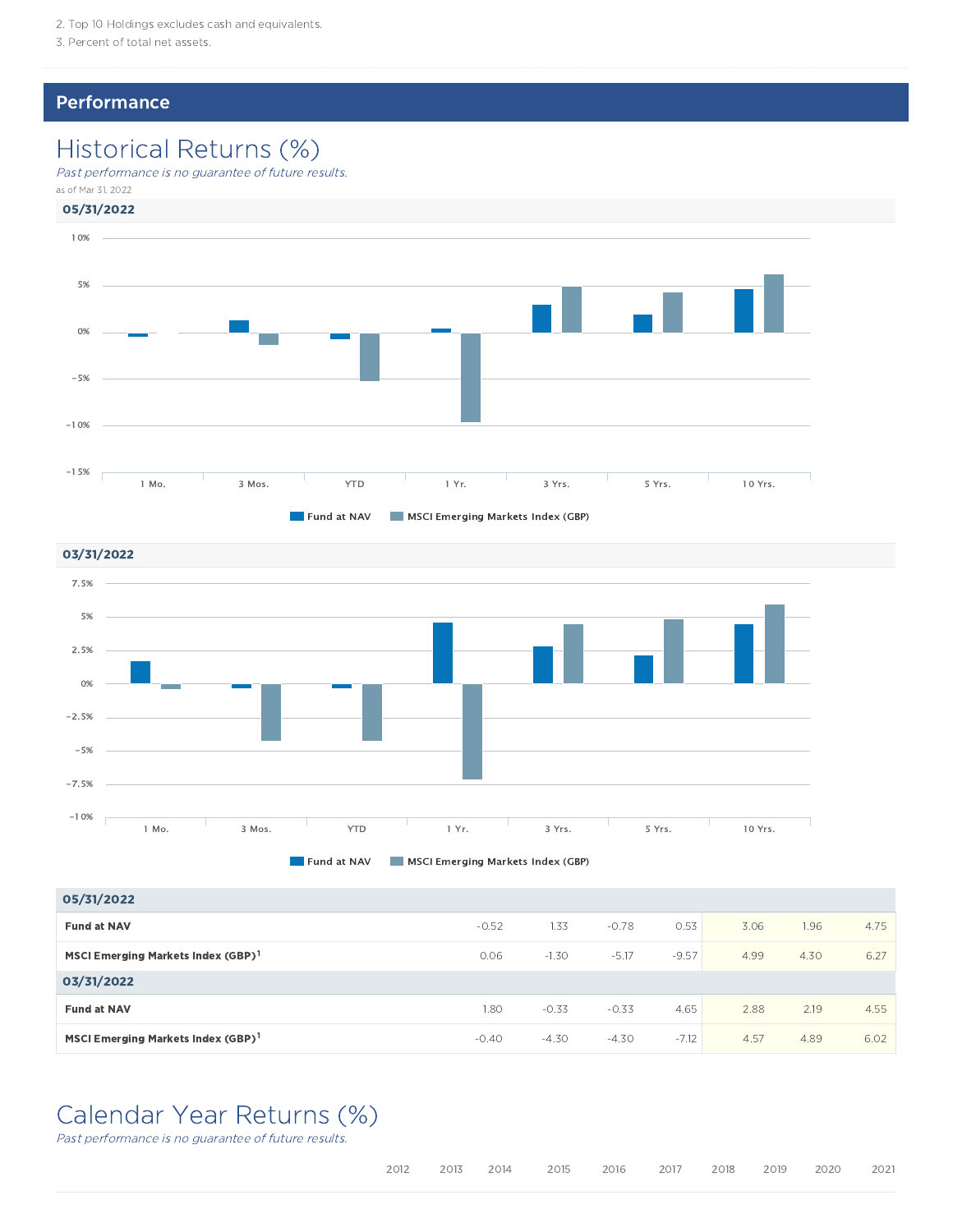| <b>Fund at NAV</b>                             | $-$  | -0.28   | .78  | $-12.60$ | 33.68 | 16.22 | $-9.08$ | 7.15  | 0.97  | 5.79    |
|------------------------------------------------|------|---------|------|----------|-------|-------|---------|-------|-------|---------|
| MSCI Emerging Markets Index (GBP) <sup>1</sup> | 3.03 | $-4.41$ | 3.90 | -9.99    | 32.63 | 25.40 | $-9.26$ | 13.85 | 14.65 | $-1.64$ |

### Fund Facts

# NAV History

| Date         | <b>NAV</b> | NAV Change |
|--------------|------------|------------|
| Jun 22, 2022 | \$14.42    | $-50.18$   |
| Jun 21, 2022 | \$14.60    | \$0.07     |
| Jun 17, 2022 | \$14.53    | \$0.10     |
| Jun 16, 2022 | \$14.43    | $-$0.45$   |
| Jun 15, 2022 | \$14.88    | $-50.13$   |
| Jun 14, 2022 | \$15.01    | \$0.19     |
| Jun 13, 2022 | \$14.82    | $-$0.22$   |
| Jun 10, 2022 | \$15.04    | \$0.00     |
| Jun 09, 2022 | \$15.04    | $-50.13$   |
| Jun 08, 2022 | \$15.17    | \$0.02     |

# Distribution History 4

| Ex-Date                                                                                                              | <b>Distribution</b> | Reinvest NAV |
|----------------------------------------------------------------------------------------------------------------------|---------------------|--------------|
| No records in this table indicates that there has not been a distribution greater than 0001 within the past 3 years. |                     |              |

Fund prospectus

Portfolio profile subject to change due to active management. Percentages may not total 100% due to rounding.

The use of leverage increases risks, such that a relatively small movement in the value of an investment may result in a disproportionately large movement, unfavorable as well as favorable, in the value of that investment and, in turn, the value of the Fund.

The Fund is actively managed in reference to the Index (MSCI Emerging Markets Index). The Fund does not intend to track the Index. The Investment Adviser has discretion in its choices of investments and is not constrained in its selection 5 of its investments by the Index save that the Investment Adviser may place parameters on country and country-sector weights relative the Index. These parameters may change from time to time. The Investment Adviser may also set expected volatility and tracking error parameters relative to the Index which may be subject to change. The Fund may invest in instruments which are not included in the Index, although it is generally expected that a significant portion of its investments will be constituents of the Index at any given time.

The investment objective of the Fund is to seek long-term capital appreciation. The Fund is actively managed and seeks to achieve its objective by investing in a diversified portfolio of common stocks of companies which are domiciled in or which derive more than 50% of their revenues or profits from emerging market countries. The Fund may also invest in other transferable securities listed, traded or dealt on Recognised Markets in accordance with the restrictions listed under "Investment Objectives and Policies" in the Prospectus. The Fund will invest at least two-thirds of its total assets in equity securities of companies which are domiciled in or which derive more than 50% of their revenues or profits from emerging market countries. Equity securities, for the purposes of this two-thirds policy, will be limited to common and preferred stocks; equity interests in trusts, partnerships, joint ventures and other unincorporated entities or enterprises; special classes of shares available only to foreign investors in markets that restrict ownership by foreign investors to certain classes of equity securities (e.g. India, Kuwait, Thailand); and participation notes.

# About Risk: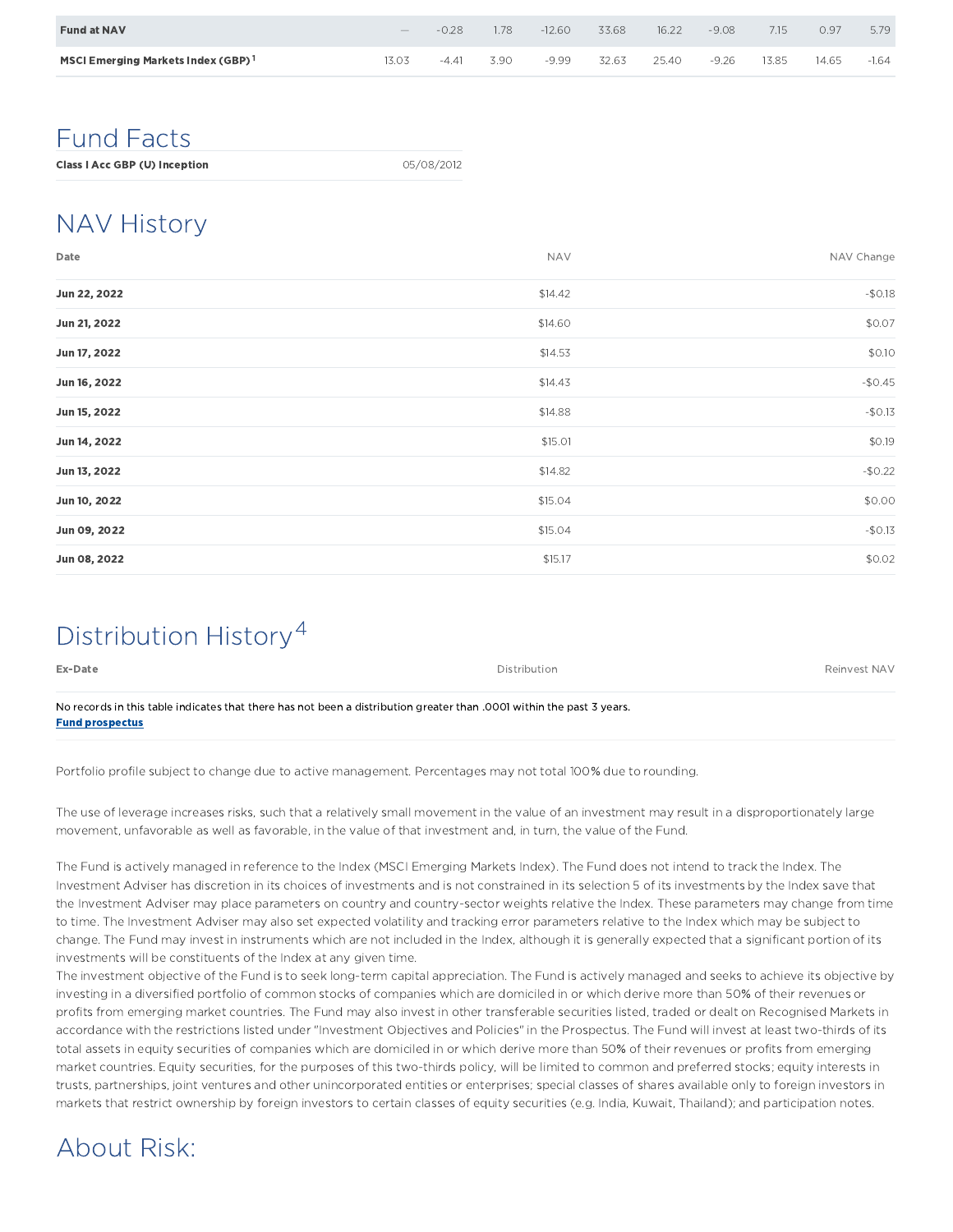The value of equity securities is sensitive to stock market volatility. Investments in foreign instruments or currencies can involve greater risk and volatility than U.S. investments because of adverse market, economic, political, regulatory, geopolitical, currency exchange rates or other conditions. In emerging countries, these risks may be more significant. No fund is a complete investment program and you may lose money investing in a fund. The Fund may engage in other investment practices that may involve additional risks and you should review the **Fund prospectus** for a complete description.

1. MSCI Emerging Markets Index is an unmanaged index of emerging markets common stocks. Unless otherwise stated, index returns do not reflect the effect of any applicable sales charges, commissions, expenses, taxes or leverage, as applicable. It is not possible to invest directly in an index. Historical performance of the index illustrates market trends and does not represent the past or future performance of the fund. MSCI indexes are net of foreign withholding taxes. Source: MSCI. MSCI data may not be reproduced or used for any other purpose. MSCI provides no warranties, has not prepared or approved this report, and has no liability hereunder.

4. A portion of the Fund's returns may be comprised of return of capital or short term capital gains. The Fund will determine the tax characteristics of all Fund distributions after the end of the calendar year and will provide shareholders such information at that time. Please consult your tax advisor for further information.

### Portfolio



Total 100.00

### Portfolio Statistics as of May 31, 2022

| \$3.41B |
|---------|
| 13.70   |
| 1121    |
| 1.43    |
| 48      |
|         |

### GICS Sector Breakdown (%)<sup>3</sup> as of May 31, 2022



| <b>Comm. Services</b>         | 8.70  | 10.12 |
|-------------------------------|-------|-------|
| <b>Consumer Discretionary</b> | 9.10  | 12.87 |
| <b>Consumer Staples</b>       | 10.27 | 6.00  |
| <b>Energy</b>                 | 9.86  | 5.01  |
| <b>Financials</b>             | 12.68 | 21.84 |
| <b>Health Care</b>            | 8.67  | 3.62  |
| <b>Industrials</b>            | 10.71 | 5.50  |
|                               |       |       |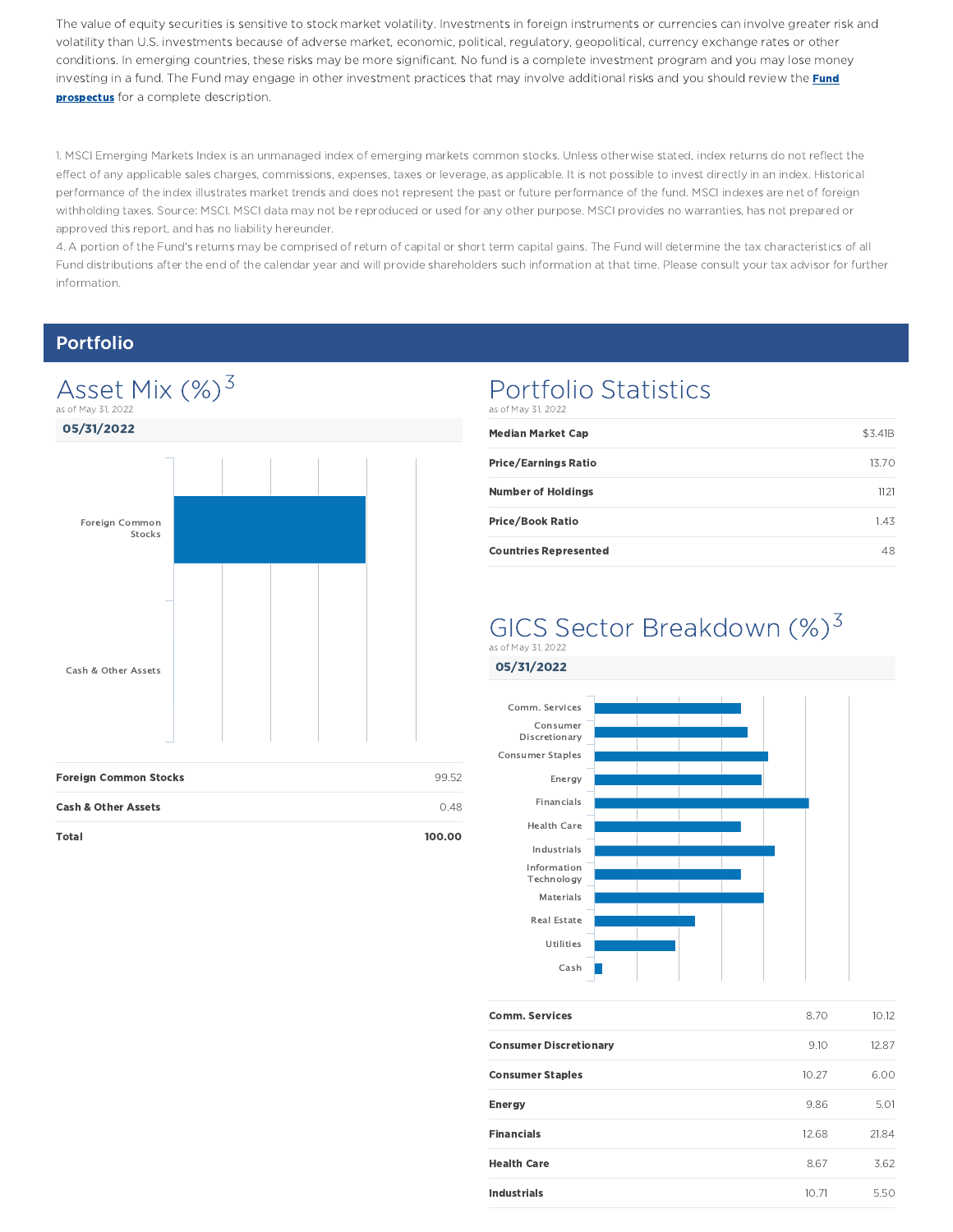| <b>Information Technology</b> | 8.68  | 21.14 |
|-------------------------------|-------|-------|
| <b>Materials</b>              | 10.03 | 9.10  |
| <b>Real Estate</b>            | 5.99  | 2.09  |
| <b>Utilities</b>              | 4.84  | 2.71  |
| Cash                          | 0.48  | -     |
|                               |       |       |

### Assets by Country  $(\%)^3$ as of May 31, 2022

| China               | 16.30 |
|---------------------|-------|
| India               | 4.87  |
| <b>Taiwan</b>       | 7.17  |
| Korea               | 4.88  |
| <b>Brazil</b>       | 5.56  |
| Mexico              | 5.41  |
| <b>South Africa</b> | 4.61  |
| <b>Turkey</b>       | 4.53  |
| <b>Thailand</b>     | 5.13  |
| Saudi Arabia        | 5.37  |
| <b>View All</b>     |       |

# Geographic Mix (%)<sup>3</sup>

05/31/2022 as of May 31, 2022



| Asia/Pacific          | 49.62 |
|-----------------------|-------|
| <b>Latin America</b>  | 17.91 |
| <b>Eastern Europe</b> | 10.50 |
| <b>Middle East</b>    | 12.38 |
| Africa                | 8.26  |
| Europe except U.K.    | 1.33  |

# Fund Holdings (%)<sup>3,6</sup>

as of Apr 30, 2022

| Holding                                          | % of Net Assets |
|--------------------------------------------------|-----------------|
| <b>Tencent Holdings Ltd</b>                      | 0.95%           |
| <b>Taiwan Semiconductor Manufacturing Co Ltd</b> | 0.94%           |
| <b>Turkiye Petrol Rafinerileri AS</b>            | 0.88%           |
| <b>HSBC Bank PLC</b>                             | 0.86%           |
| Cia de Minas Buenaventura SAA                    | 0.76%           |
| <b>Samsung Electronics Co Ltd</b>                | 0.76%           |
| America Movil SAB de CV                          | 0.74%           |
| <b>Ahli United Bank BSC</b>                      | 0.57%           |
| <b>Ecopetrol SA</b>                              | 0.50%           |
| Sociedad Quimica y Minera de Chile SA            | 0.44%           |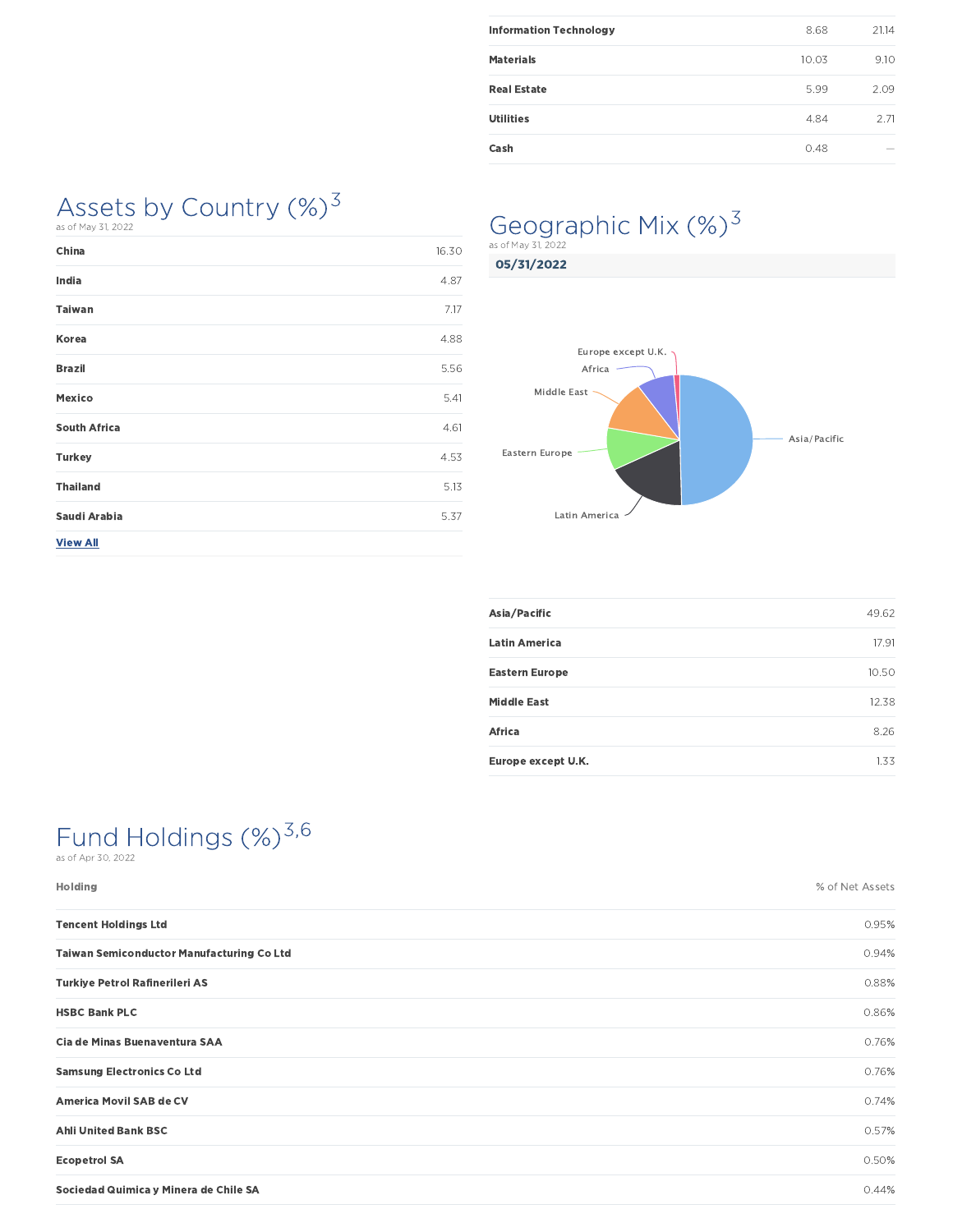#### View All

Portfolio profile subject to change due to active management. Percentages may not total 100% due to rounding.

## About Risk:

The value of equity securities is sensitive to stock market volatility. Investments in foreign instruments or currencies can involve greater risk and volatility than U.S. investments because of adverse market, economic, political, regulatory, geopolitical, currency exchange rates or other conditions. In emerging countries, these risks may be more significant. No fund is a complete investment program and you may lose money investing in a fund. The Fund may engage in other investment practices that may involve additional risks and you should review the **Fund prospectus** for a complete description.

3. Percent of total net assets.

5. MSCI Emerging Markets Index is an unmanaged index of emerging markets common stocks. Unless otherwise stated, index returns do not reflect the effect of any applicable sales charges, commissions, expenses, taxes or leverage, as applicable. It is not possible to invest directly in an index. Historical performance of the index illustrates market trends and does not represent the past or future performance of the fund. MSCI indexes are net of foreign withholding taxes. Source: MSCI. MSCI data may not be reproduced or used for any other purpose. MSCI provides no warranties, has not prepared or approved this report, and has no liability hereunder.

6. The following list reflects unaudited securities holdings (excluding derivatives positions). Holdings information may differ if presented as of trade date. Due to rounding, holdings of less than 0.005% may show as 0.00%. Portfolio information subject to change due to active management.

### Management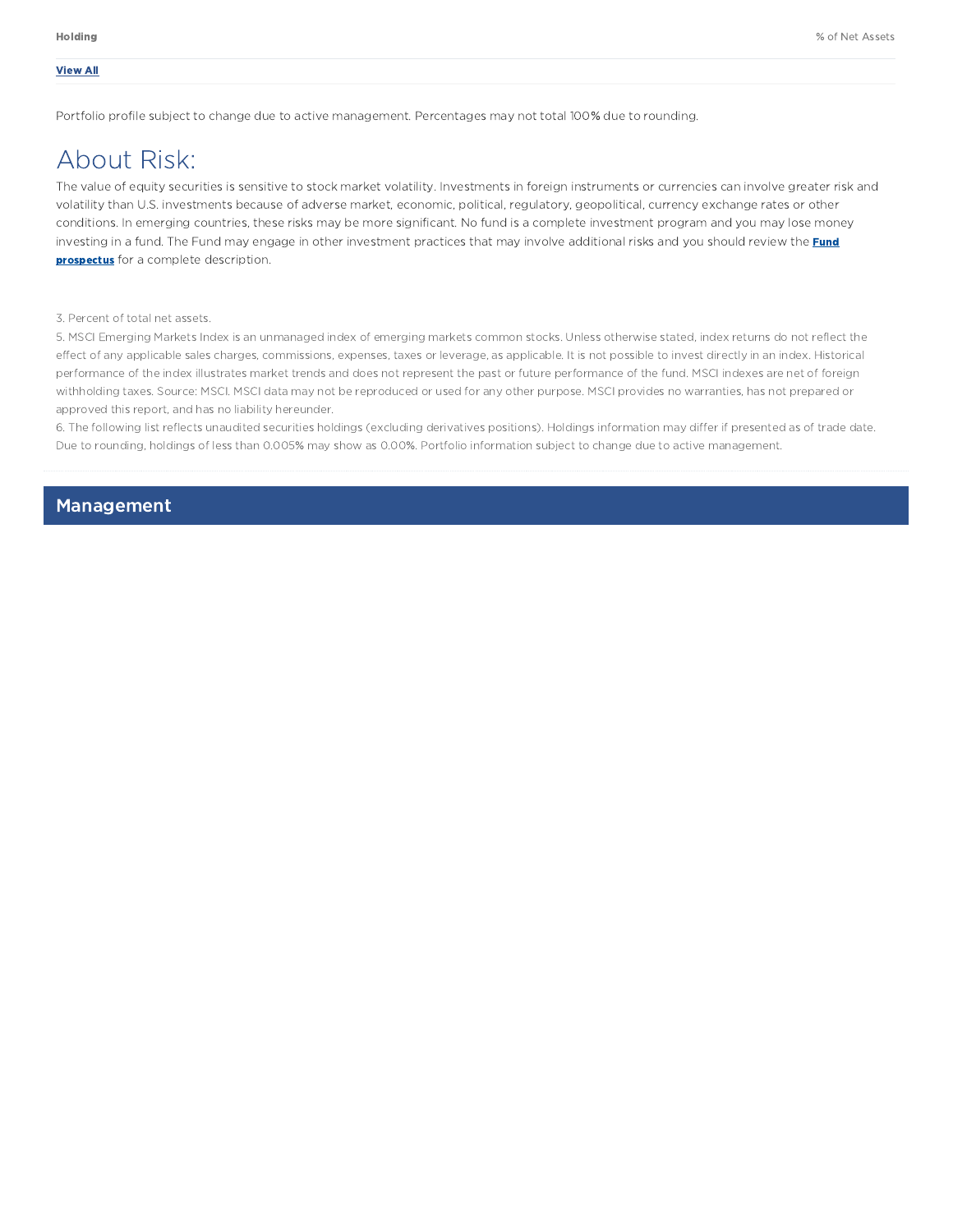

Thomas C. Seto Head of Investment Management Joined Parametric Portfolio Associates 1998

#### Biography

Thomas Seto is head of investment management with Parametric Portfolio Associates LLC, an investment adviser and majority-owned subsidiary of Eaton Vance Corp. Tom is responsible for all portfolio management and trading at the Seattle Investment Center, and is a member of the executive committee. He joined Parametric in 1998.

Tom began his career in the investment management industry in 1991. Before joining Parametric, he served as the head of U.S. equity index investments at Barclays Global Investors.

Tom earned a B.S. in electrical engineering from the University of Washington and an MBA from the University of Chicago Booth School of Business.

#### Education

- B.S. University of Washington
- M.B.A Booth School of Business, University of Chicago

#### Experience

Managed Fund since 2008



Paul Bouchey, CFA Global Head of Research Joined Parametric Portfolio Associates 2006

#### Biography

Paul Bouchey is chief investment officer of Parametric Portfolio Associates LLC, an investment adviser and majority-owned subsidiary of Eaton Vance Corp. Paul Bouchey leads Parametric's Investment, Research and Strategy activities. He is responsible for setting the overall research agenda and new product development. He joined Parametric in 2006.

Paul began his career in the investment management industry in 1994. Before joining Parametric, Paul was a senior researcher at Russell Investment Group, where he focused on simulation, optimization and quantitative decision models for institutional and private clients.

Paul earned a B.A. in mathematics and physics from Whitman College and an M.S. in computational finance and risk management from the University of Washington. He holds a patent on cross-sectional volatility indexing and has authored more than 10 academic and practitioner articles in journals such as The Journal of Portfolio Management, The Journal of Wealth Management and The Journal of Index Investing. He is a CFA charterholder.

#### Education

- B.A. Whitman College
- M.S. University of Washington

#### Experience

• Managed Fund since 2019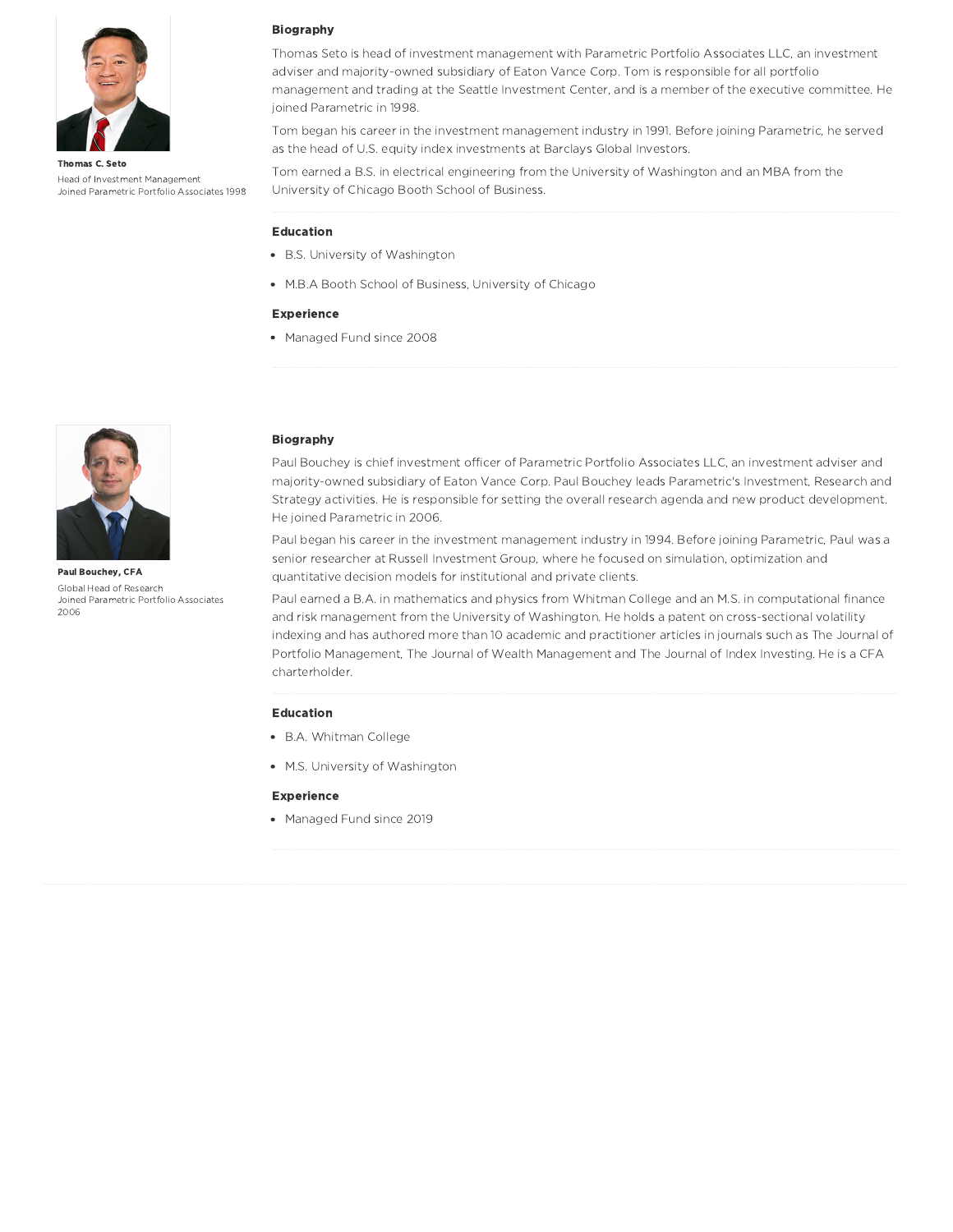

Jennifer Sireklove, CFA Managing Director, Investment Strategy Joined Parametric Portfolio Associates 2013

#### Biography

Jennifer Sireklove is managing director, investment strategy for Parametric Portfolio Associates LLC, an investment adviser and majority-owned subsidiary of Eaton Vance Corp. She leads the investment strategy team, which is responsible for all aspects of Parametric's equity-based investment strategies. In addition, she has direct investment responsibility for Parametric's emerging-market and international strategies, and chairs Parametric's Stewardship Committee. She joined Parametric in 2013.

Jennifer began her career in the investment management industry in 2003. Previously at Parametric, she helped build the firm's active ownership and custom ESG portfolio construction practices. Before joining Parametric, she worked in equity research, primarily covering the energy, utility and industrial sectors at firms including D.A. Davidson and McAdams Wright Ragen.

Jennifer earned a B.A. in economics from Reed College and an MBA in finance and accounting from the University of Chicago. She is a CFA charterholder and a member of the CFA Society Seattle.

#### Education

- B.A. Reed College
- MBA University of Chicago

#### Experience

• Managed Fund since 2019

### Literature

### **Literature**

Download - Last updated: Dec 13, 2021

|    | <b>Fact Sheet (English)</b><br>Download - Last updated: May 31, 2022                                                |
|----|---------------------------------------------------------------------------------------------------------------------|
|    | <b>Fact Sheet (Spanish)</b><br>Download - Last updated: May 31, 2022                                                |
|    | <b>Annual Report (English)</b><br>Download - Last updated: Dec 31, 2021                                             |
| Ħ, | <b>Annual Report (Spanish)</b><br>Download - Last updated: Dec 31, 2021                                             |
| Ξ, | Eaton Vance International (Ireland) Funds Full Prospectus (German)<br>Download - Last updated: Dec 13, 2021         |
|    | <b>Eaton Vance International (Ireland) Funds Full Prospectus (English)</b><br>Download - Last updated: Dec 13, 2021 |
|    | <b>Full Prospectus</b><br>Download - Last updated: Jul 6, 2020                                                      |
|    | <b>Memorandum and Articles of Association</b><br>Download - Last updated: Oct 2, 2012                               |
|    | <b>Prospectus Supplement (English)</b>                                                                              |